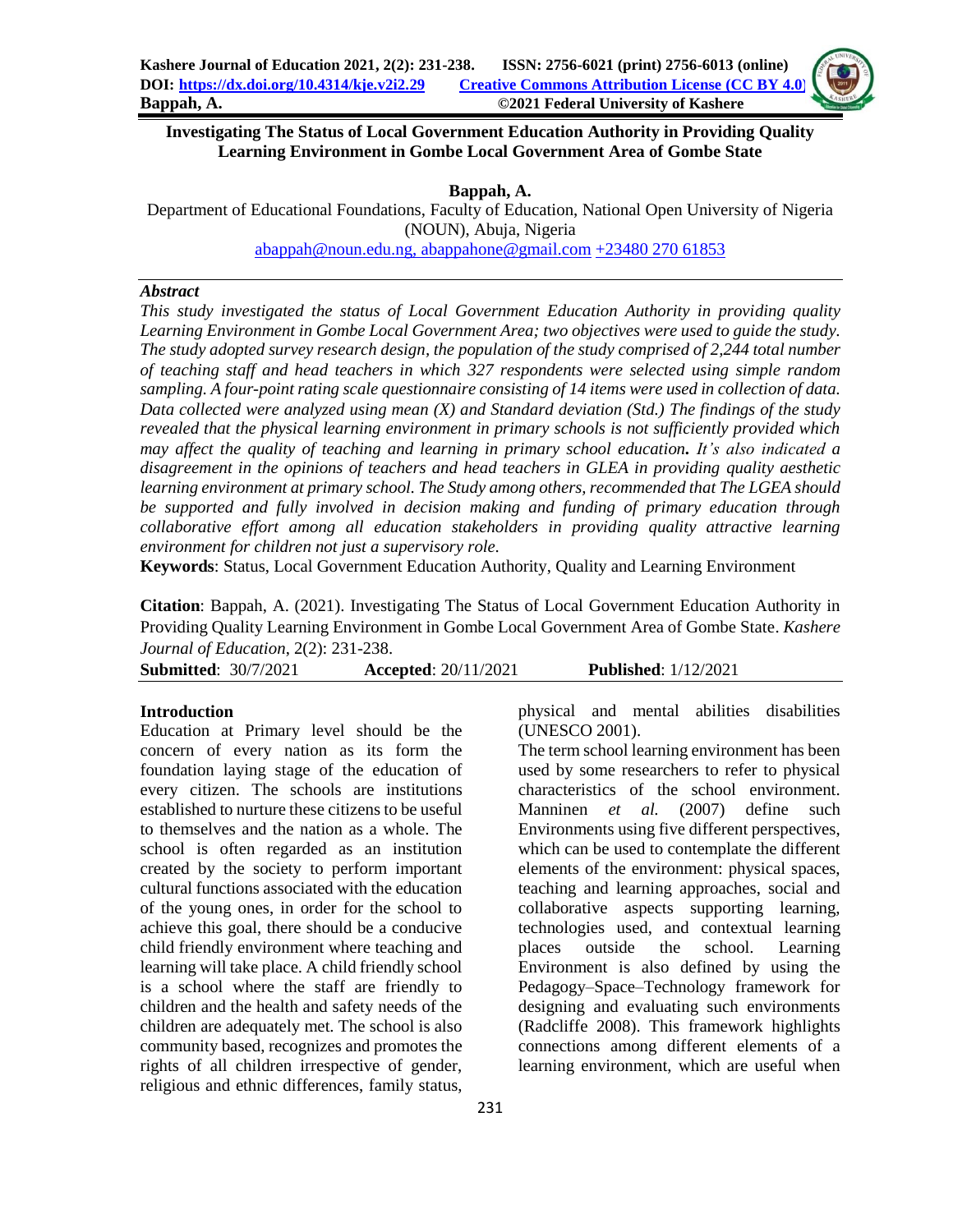considering learning environments that are used either for individuals or for groups.

A growing body of research has established that students' learning environment experiences at school contribute to their learning and achievement. In particular, supportive teacherstudent interactions have been mentioned as characteristics of a powerful learning environment and have been connected with students' learning and academic engagement from different perspectives (Opdenakker & Minnaert, 2014). Therefore, the importance of physical and aesthetic consideration in planning a learning environment cannot be exaggerated. Most educational theorist concedes that the beauty of the surrounding where education takes place may function instrumentally in furthering and enhancing the goals of the educative process. Physical Learning Environment is a combination of resources used in the learning environment (Choi, Jeroen, Van & Paas, 2014) while Aesthetic Learning Environment are visual elements within the learning environment that contribute to the overall learning experience and imbue meaning to the learning process.

Providing quality learning environment at primary school level is indispensable in the responsibilities of the government of today. In an attempt to effectively managed primary schools in Nigeria, the Federal Government promulgated Decree No. 31 of 1988 which came as a welcome relief of the problems of primary school management in Nigeria. By this decree the Federal Government was to be responsible for 65% of fund of primary education while the States and Local Governments were responsible for 25% and 10% respectively. The decree also established the National Primary Education Management Board (NPEMB), Local Government Education Committee, District and Villages Education Committee and Primary School Management Board at the state level.

The then government under General Badamasi Babangida Promulgated the decree No3 of the 1991 on 1<sup>st</sup> January 1991 which introduced the third –tier (3-tier) primary education management in Nigeria, thereby returning primary schools to the local government where they rightly belong. The decree established Local Government Education Authority (LGEA) under each Local Government of the states of the federation. Federal Republic of Nigeria (FRN, 2004) in the National Policy on Education states that, the Local Education Authority have the responsibilities to finance and manage education within their Local Government Areas. It further highlighted on the function and responsibility of the local government education authority to include the following as contained in (FGN, 2004).

- 1. The appointment, promotion, discipline and transfer of primary school teachers and nonteaching staff within their areas of jurisdictions.
- 2. The payment of primary school teachers' salaries and allowances.
- 3. Payment of pension and gratuities.
- 4. The retraining of teachers
- 5. The overall management of their education plans.
- 6. Supervision and quality control in all primary schools in their areas in conjunction within the federal and state authorities.

However, today educators and administrators are concerned with the problems of quality of learning environment in our primary schools. This study investigated the Status of Local Government Education Authority in Providing Quality Learning Environment in Gombe Local Area of Gombe State.

# **Statement of the Problem**

Most of the Nigerian schools' environments are not conducive enough for the development of appropriate skills, knowledge, interests and attitude in individuals to become responsible citizens (Olaleye, 2021). Researchers such as Ndukwe (2002) and Okpala (2006), highlighted the gloomy state of the Nigeria school environment. Many schools have no adequate games and recreational facilities (Ndukwe, 2002). The situation in Gombe local Government Area of Gombe State is not different. On the other hand, found that many school children in Nigeria learn under the shade of trees while many sit on the floor to learn in their classrooms (Okpala, 2006). However,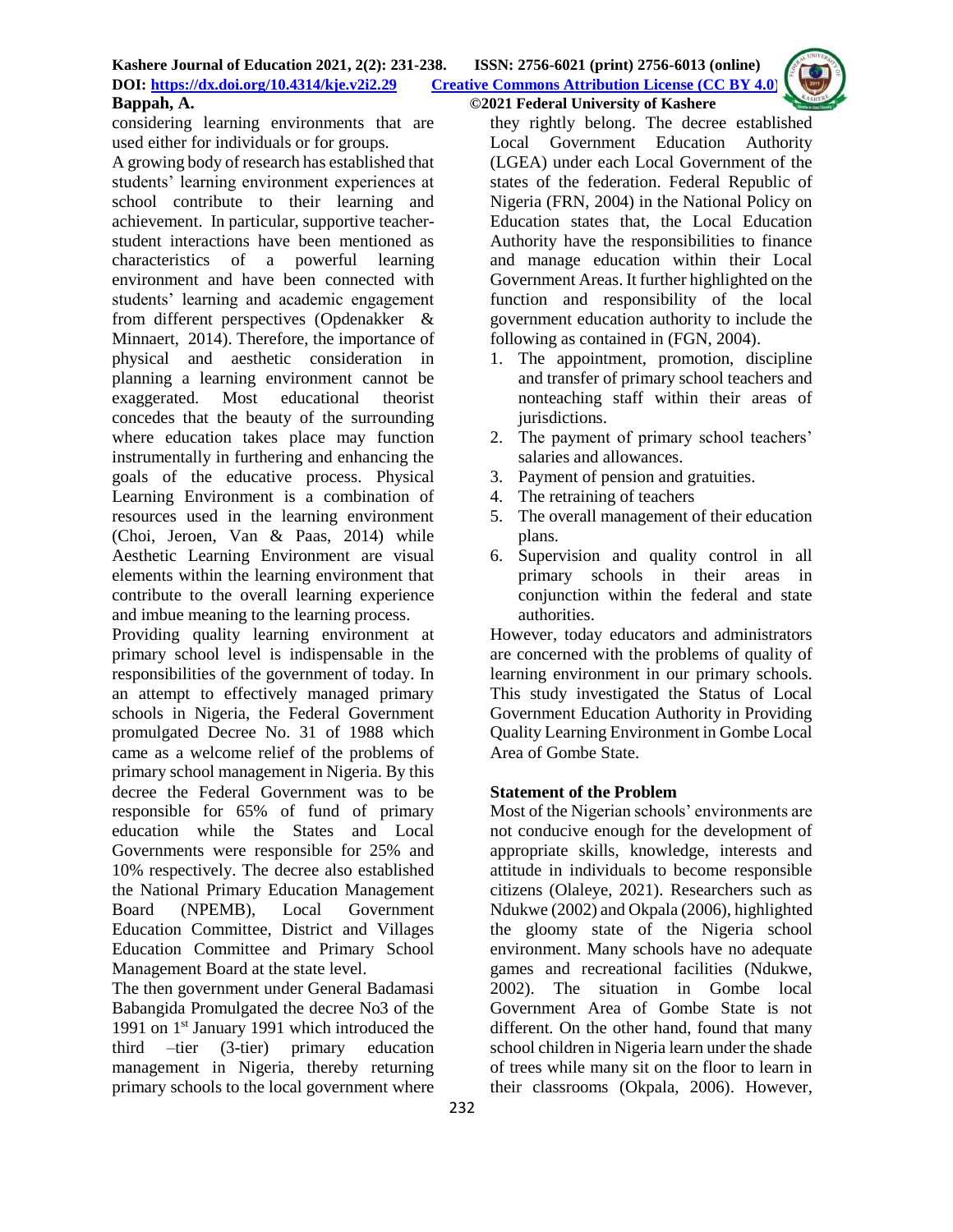

# **Literature Review**

impartation of knowledge and transformation of society is not through mere education. It is through provision of quality and well learning environment achieved through proper long term planning and maintained by capable and competent hands. A child friendly school ensures quality education and positive learning for the child (UNESCO 2001). This high quality education starts at the primary level of education. The primary school is the pivotal and foundation of all other levels of education. Without it, no other level of education can be achieved. A poor primary learning environment is equivalent to overall failure educational program. It is therefore paramount to provide a high quality primary learning environment which will be managed and controlled by the Local Government Education Authority. The need for quality learning environment in all educational level in Nigeria is crucial which deserve constant investigations towards providing the best possible learning environment.

# **Purpose of the Study**

The main purpose of this Study is to explore the status of Local Government Education Authority in providing quality learning environment in Gombe Local Government through the following specific objectives;

- 1. To examine the status of LGEA in providing quality physical learning environment at primary school level in Gombe LGEA.
- 2. To investigate the status of L.G.E.A in providing quality aesthetic learning environment at primary school level in Gombe Local Government Area.

# **Research Questions**

The following questions are answered in the course of this research

- 1. What is the status of LGEA in providing quality physical learning environment at primary school level in Gombe LGEA?
- 2. What is status of L.G.E.A in providing quality aesthetic learning environment at primary school level in Gombe Local Government Area?

The concern for quality has been at the core of the motivating forces for reforms in education. Ajayi and Adegbesan (2007) see quality as the total of the features of a process, product or service on its performance, in 'customers' or clients' perception of that performance. It is not just a feature of a finished product or services but involves a focus on internal processes and outputs and includes the reduction of wasted and the improvement or productivity. Taking a cue from the above definition, Fadokun (2005) characterized quality by three interrelated and interdependent strands; Efficiency in the meeting of its goals, Relevance to human and environmental conditions and needs and the exploration of new ideas, pursuit of excellence and encouragement of creativity.

Arikewuyo (2004) views quality in education to be judged by both its ability to enable the students performs well in standard examinations and relevance to the needs of the students, community, and the society as a whole. He finally concluded that quality serves as determination of gradations based on standard of excellence beneath which a mark of inferiority is imposed or adduced and above which grades of superiority are defined.

Improvements in the education system can be achieved by maintaining quality learning environment to raise the efficiency of educational delivery. In education, the effective realization of the aims depends on the quality of the curriculum and on how it is applied (Şahin, 2013).

Nigerian child belongs to several environments such as the home, the school, the community and the large society. All these contribute significantly to the child's right to live, develop and learn. As far as the acquisition of academic knowledge is concerned, it is the school environment which imposes a significant influence on the child (Olaleye, 2021). It has however been observed that many of the schools in Nigeria are still functioning below standard. Most of them are characterized among other things: - Inadequate classroom space, furniture, equipment for teaching and learning, lack of easy access to safe drinking water, hygienic sanitation, and health facilities,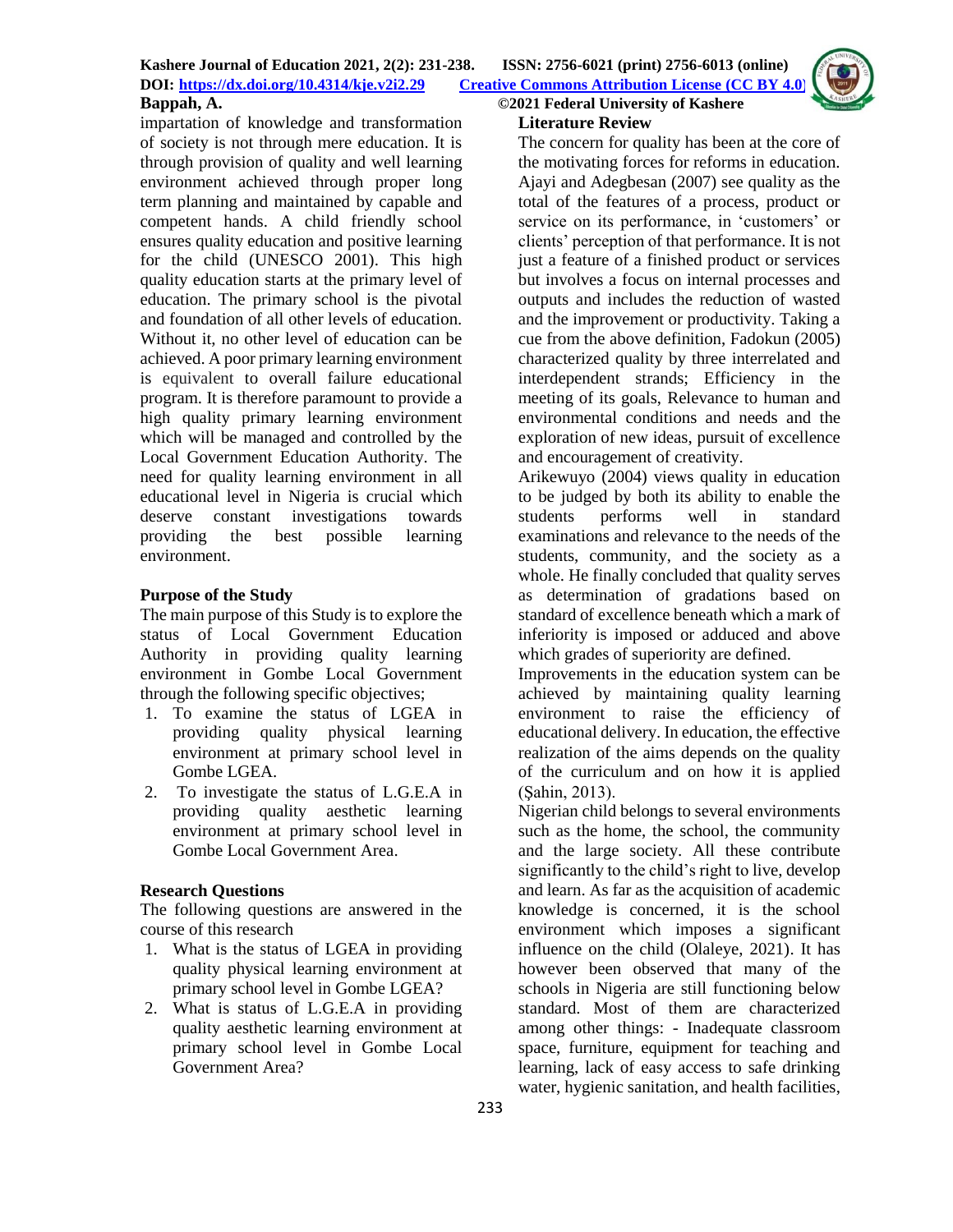

poorly motivated teachers and use of substandard teaching methodologies. Schools that are characterized by the above are not likely to provide quality educational for the children (Olaleye 2011). Choi, Jeroen, Van & Paas (2014) explain that the physical learning environment to be a combination of resources used in the learning environment, where elements such as the physical presence of other people in the classroom and sensory stimuli from the environment that can be perceived by human senses, that is, sound or noise. Finnish schools are designed in such a way that the buildings are clustered, with lots of interior and exterior gathering spaces, with large floor-toceiling windows and skylights. As is characteristic of a socio-constructivist approach to teaching and learning (an approach that claims people construct their own understanding and knowledge of the world, through experiencing things and reflecting on those experiences), this kind of environment supports optimal collaboration between teachers and learners and provides ideal spaces for small group activities, as well as quiet spaces for individual learning (Sparks, 2012). When learners need to concentrate on the tasks at hand, while having to content with elements such as noise from the environment, or ineffective teaching strategies, such as when the teacher cannot render effective support to all learners, these elements impact on the available space in the working memory that controls thinking processes. Shafir (2013) as well as Scarlett (2015), explain that noise, when inadequately controlled, can lead to learners experiencing stress. Stress, in turn, impacts on learners' available working memory space. Muijs and Reynolds (2001) add that even a factor such as noise in corridors can influence optimal learning during lesson presentations. When working memory is negatively affected,

it hampers the thinking processes, which ultimately decrease optimal learning (Woolner & Hall, 2010), large class sizes also add to the inherent noise of classrooms, which is unavoidable in the case where the teaching strategy of the teacher encourages group discussions and interactions with peers (Goswami et al., 2018).

## **Methodology**

The study employed a survey research design. A total Population of 34 primary schools which comprised of 2,244 total number of teaching staff and head teachers (Planning, Research & Statistics Unit Gombe LGEA, 2020) were considered for this research and sample size of 327 respondents (Krejcie and Morgan 1970) were used in the study using stratified random sampling, the data were collected using questionnaire which was validated by two experts in the field and one expert from measurement and evaluation. The reliability coefficient of the instrument is 0.79. The data was analyzed using mean (x) and standard deviation (Std.). The agreed rate was from 2.5 and above and mean rating that is below 2.5 was considered as disagreed.

## **Results**

**Table 1:** Revealed that the mean responses of teaching staff and head teachers on the Status of LGEA in providing quality physical learning environment at primary school level in Gombe LGEA are below the agree rate of 2.5 and above, the average mean of 1.70 with standard deviation of 0.56 for teaching staff and mean of 1.75 with 0.54 standard deviation for Head Teachers respectively confess that the physical learning environment in primary schools is not sufficiently provided which may affect the quality of teaching and learning in primary school education.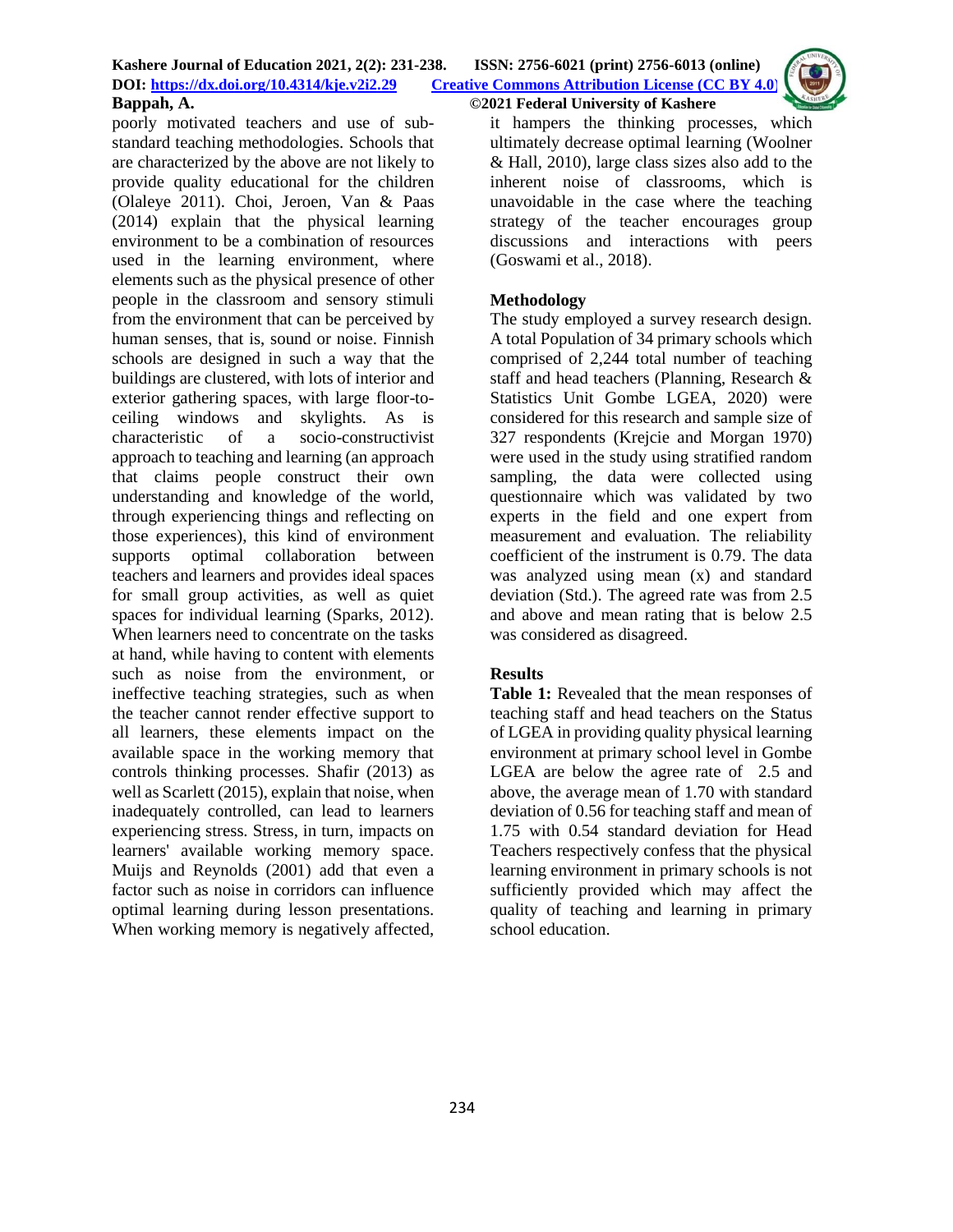**Kashere Journal of Education 2021, 2(2): 231-238. ISSN: 2756-6021 (print) 2756-6013 (online) DOI: <https://dx.doi.org/10.4314/kje.v2i2.29> [Creative Commons Attribution License](http://creativecommons.org/licenses/by/4.0/) (CC BY 4.0) Bappah, A. ©2021 Federal University of Kashere**



| Table 1: Providing quality physical learning environment at primary schools of Gombe LEA |                    |  |  |  |                       |  |                      |                                                    |              |      |                     |  |
|------------------------------------------------------------------------------------------|--------------------|--|--|--|-----------------------|--|----------------------|----------------------------------------------------|--------------|------|---------------------|--|
| S/N                                                                                      | <b>Items</b>       |  |  |  | <b>Teaching Staff</b> |  | <b>Head Teachers</b> |                                                    |              |      |                     |  |
|                                                                                          |                    |  |  |  |                       |  | <b>Std</b>           | <b>Remark</b>                                      | $\mathbf{X}$ | -Std | <b>Remark</b>       |  |
|                                                                                          |                    |  |  |  |                       |  |                      | Provide normal class size that 1.38 0.52 Disagreed |              |      | 1.51 0.58 Disagreed |  |
|                                                                                          | produce less noise |  |  |  |                       |  |                      |                                                    |              |      |                     |  |

|                | produce less noise                                                        |      |      |                |      |      |           |
|----------------|---------------------------------------------------------------------------|------|------|----------------|------|------|-----------|
| 2              | The indoor air quality of the $2.38$ 0.74 Disagreed 2.10 0.68             |      |      |                |      |      | Disagreed |
|                | classes is sufficiently adequate                                          |      |      |                |      |      |           |
| 3              | The schools are located in quite 2.30 0.71 Disagreed 1.82 0.59            |      |      |                |      |      | Disagreed |
|                | places with less ambient noise.                                           |      |      |                |      |      |           |
| $\overline{4}$ | The schools are accessible for easy $2.38$ 0.74                           |      |      | Disagreed 2.27 |      | 0.70 | Disagreed |
|                | location.                                                                 |      |      |                |      |      |           |
| 5              | The number of pupils in the $1.00 \quad 0.00$ Disagreed $1.00 \quad 0.00$ |      |      |                |      |      | Disagreed |
|                | classes is manageable.                                                    |      |      |                |      |      |           |
| 6              | The schools are provided with 1.38 0.52 Disagreed 1.37                    |      |      |                |      | 0.55 | Disagreed |
|                | sufficient lightening.                                                    |      |      |                |      |      |           |
|                | The schools are Secured for safe 2.10                                     |      | 0.69 | Disagreed 2.20 |      | 0.72 | Disagreed |
|                | learning upkeep.                                                          |      |      |                |      |      |           |
|                | Average                                                                   | 1.70 | 0.56 | Disagreed      | 1.75 | 0.54 | Disagreed |

Table 2 revealed that the mean responses of teaching staff and head teachers on the Status of L.G.E.A in providing quality aesthetic learning environment at primary school level in Gombe Local Government Area are below the agree rate of 2.5, the average mean of 1.35 with standard deviation of 0.35 for teaching staff and mean of 1.55 with 0.23 standard deviation for Head Teachers respectively indicated disagreement in providing quality aesthetic learning environment at primary school level in Gombe Local Government Area, therefore create a gap in realizing quality in teaching and learning at primary education.

**Table 2: Status of L.G.E.A in providing quality aesthetic learning environment at primary school level in Gombe Local Government Area**

| S/N | <b>Items</b>                               | <b>Teaching Staff</b> |            |               | <b>Head Teachers</b> |            |               |  |
|-----|--------------------------------------------|-----------------------|------------|---------------|----------------------|------------|---------------|--|
|     |                                            | X                     | <b>Std</b> | <b>Remark</b> | X                    | <b>Std</b> | <b>Remark</b> |  |
|     | Suitability of the structure for           | 2.10                  | 0.69       | Disagreed     | 2.30                 | 0.71       | Disagreed     |  |
|     | its use                                    |                       |            |               |                      |            |               |  |
| 2   | Adaptability of the school                 | 1.00                  | 0.00       | Disagreed     | 1.00                 | 0.00       | Disagreed     |  |
|     | structures to changing                     |                       |            |               |                      |            |               |  |
|     | human needs                                |                       |            |               |                      |            |               |  |
| 3   | Effectiveness in the use of $1.00$         |                       | 0.00       | Disagreed     | 1.00                 | 0.00       | Disagreed     |  |
|     | space                                      |                       |            |               |                      |            |               |  |
| 4   | Appropriateness of color and 1.00          |                       | 0.00       | Disagreed     | 1.00                 | 0.00       | Disagreed     |  |
|     | texture of the school to the               |                       |            |               |                      |            |               |  |
|     | environment                                |                       |            |               |                      |            |               |  |
| 5   | Availability of Sport facilities 1.38 0.52 |                       |            | Disagreed     | 2.30                 | 0.47       | Disagreed     |  |
|     | to your school                             |                       |            |               |                      |            |               |  |
| 6   | Compatibility school with the              |                       | 1.00 0.00  | Disagreed     | 1.00                 | 0.00       | Disagreed     |  |
|     | character of the natural                   |                       |            |               |                      |            |               |  |
|     | environment                                |                       |            |               |                      |            |               |  |
| 7   | Attractiveness of the school to 2.00       |                       | 0.57       | Disagreed     | 2.30                 | 0.47       | Disagreed     |  |
|     | natural landscape                          |                       |            |               |                      |            |               |  |
|     | Average                                    | 1.35                  | 0.25       | Disagreed     | 1.55                 | 0.23       | Disagreed     |  |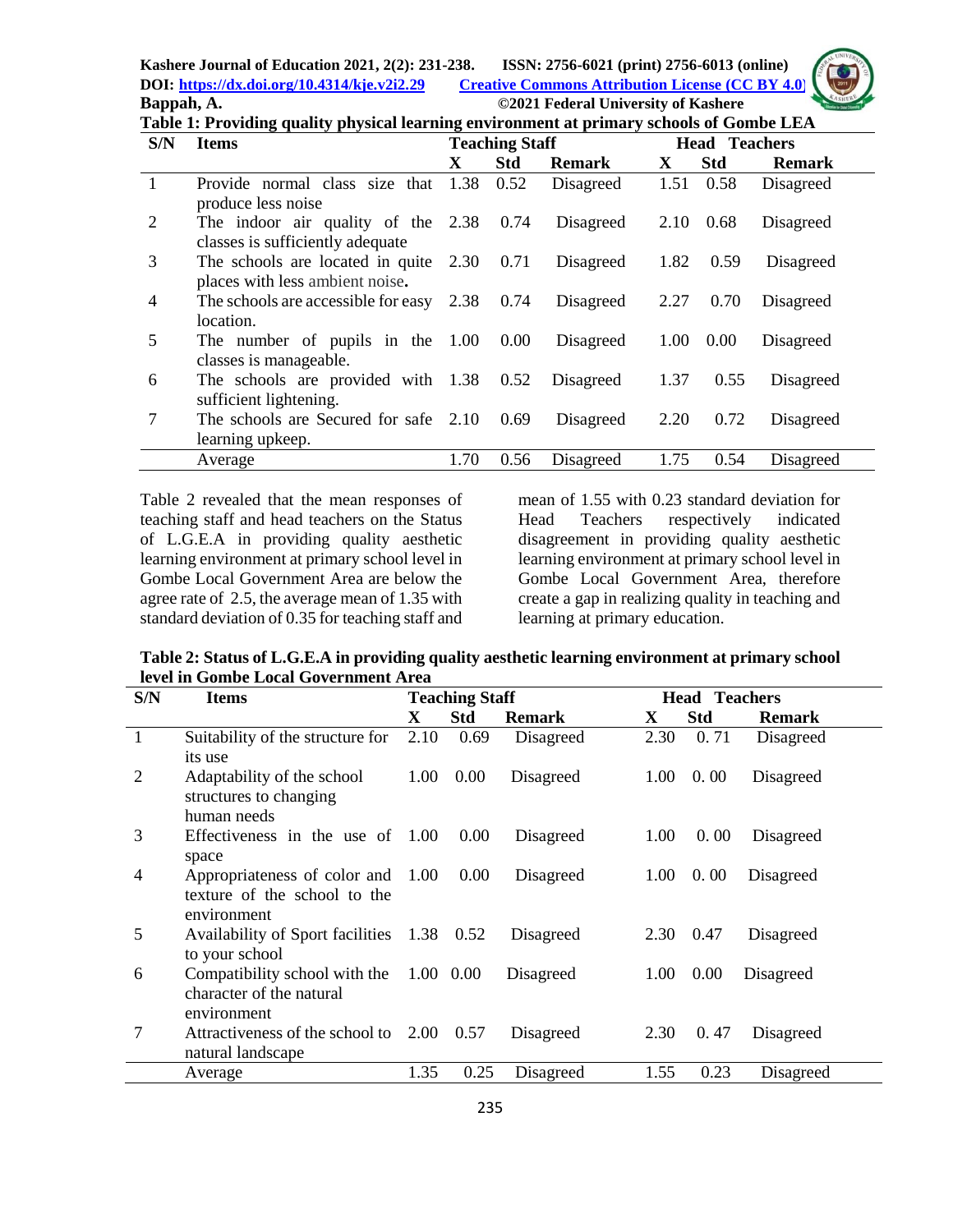

## **Summary of Findings**

1. The physical learning environment in primary schools is not sufficiently provided which may affect the quality of teaching and learning in primary school education.

2. There is disagreement in the opinions of teachers and head teachers in GLEA in providing quality aesthetic learning environment at primary school, therefore create a gap in realizing quality in teaching and learning at primary education.

## **Discussion of Findings**

The findings of this study revealed that, the physical learning environment in primary schools is not sufficiently provided which may affect the quality of teaching and learning in primary school education. Learners need to concentrate on the tasks at hand during lessons and if they are having disturbances from elements such as noise from the environment, or overcrowd as a result of densely populated class where the teacher cannot render effective support to all learners, these elements have serious impact on the available space in the working memory that controls thinking processes and this is in agreement with the assertions of Muijs & Reynolds (2001), Woolner & Hall (2010), Shafir (2013), Scarlett (2015) and Goswami et al., (2018).

The findings of this study also indicated disagreement in the opinions of teachers and head teachers in GLEA in providing quality aesthetic learning environment at primary school, therefore create a gap in realizing quality in teaching and learning at primary education. All teaching staff and head teachers accepted the fact that quality aesthetic learning environment is lacking at primary level. This will negatively affect the quality of teaching and learning which may in turn affects the goals of primary education. This is in tandem with the opinion of Pinciotti, Gorton & Brown (2011), there is presently a need to move our society towards an aesthetically oriented value structure that is capable of providing positive goals and guidelines for the development of a quality environment.

## **Recommendations**

Based on the findings of the study, the researcher has drawn the following recommendations:

- 1. The LGEA should be supported and fully involved in decision making and funding of primary education through collaborative effort among all education stakeholders in providing quality attractive learning environment for children not just a supervisory role.
- 2. Head Teachers should be trained on the on how to create quality learning environment to enhance better teaching and learning activities. In view of the fact that school environment is significantly related to children learning.
- 3. Head Teachers should improvise in running and management of primary schools particularly in supporting the aesthetic nature of the school environment using the little resource available.

## **Conclusion**

Due to the fact that great emphasis is placed on quality education worldwide and primary school forms the basis of education of every citizen, provision of quality education at that stage is therefore indispensable. The physical and aesthetic learning environment in primary schools is not sufficiently provided in Gombe Local Government Area of Gombe state which may affect the quality of teaching and learning in primary school education**.** It's the duty of all stake holders to explore all available opportunities in the quest for a provision of quality learning environment at primary education.

# **Reference**

- Ajayi, T. & Adegbesan, S. O. (2007). Quality Assurance in the Teaching Profession. Paper Presented at a Forum on Emerging Issues in teaching Professionalism in Nigeria (14-16 March), Akure, Ondo State.
- Choi H. H., Jeroen J. G., Van Merriënboer J. J. G. & Paas F. (2014). Effects of the physical environment on cognitive load and learning: Towards a new model of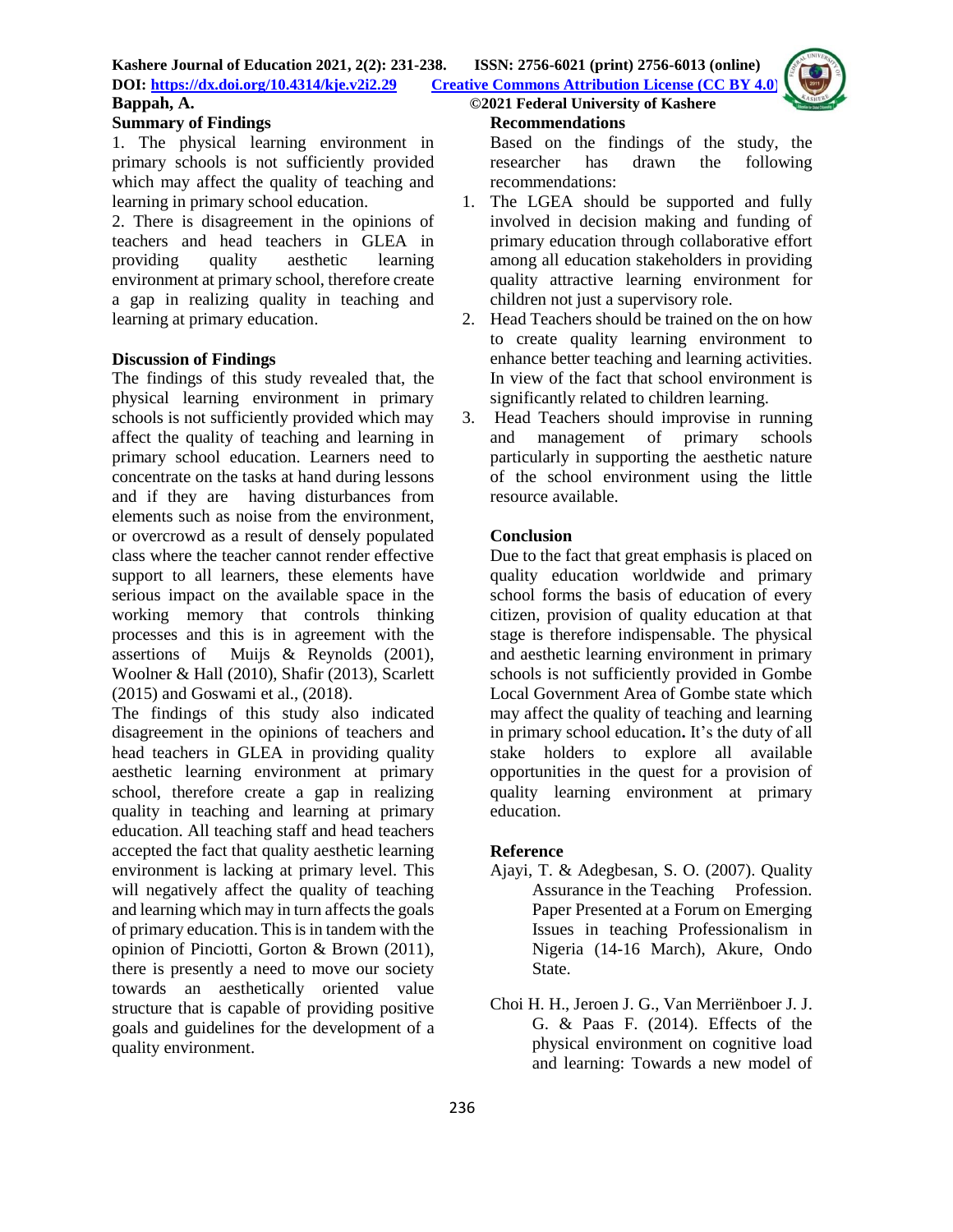**Kashere Journal of Education 2021, 2(2): 231-238. ISSN: 2756-6021 (print) 2756-6013 (online) DOI: <https://dx.doi.org/10.4314/kje.v2i2.29> [Creative Commons Attribution License](http://creativecommons.org/licenses/by/4.0/) (CC BY 4.0) Bappah, A. ©2021 Federal University of Kashere**

cognitive load. *Educational Psychology Review*, 26(2), 225–244.

- Fadokun, J. B. (2005). *Educational assessment and quality assurance implication for principal instructional leadership roles*. Paper presented at the 31st Annual Conference of International Association for Educational Assessment 4-9 September, Abuja,
- Goswami B., Hassan Y. & Sarma A. J. D. (2018). The effects of noise on students at school: A review. *International Journal of Latest Engineering and Management Research (IJLEMR),*  3(1):43–45. Available at http://www.ijlemr.com Accessed 2 February 2019
- Manninen, J., Burman, A., Koivunen, A., Kuittinen, E., Luukannel, S. & Passi, S. (2007). *Environments supporting learning: Introduction to learningenvironment-thinking*. Helsinki: Finnish National Board of Education.
- Muijs D. & Reynolds D. (2001). *Effective teaching: Evidence and practice*. London, England: Paul Chapman.
- Ndukwe, P. N. (2002): School and teacher factors, as determinants of classroom material resources utilization in preprimary schools in Lagos State. Unpublished PhD Thesis, University of Ibadan.
- Okpala, P. (2006). Researching learning outcomes at the basic education level in Nigeria. Inaugural lecture University of Nigeria.
- Olaleye, F. O. (2011). Primary and Secondary Schools Administration in Nigeria, Frontline Publishers, Lagos.

Olaleye, F. O. (2021). Creating A Friendly School Learning Environment for Nigerian Children *European Scientific Journal April edition vol. 8, 144-218*

- [Opdenakker](https://brill.com/search?f_0=author&q_0=Marie-Christine+Opdenakker) M. & [Minnaert](https://brill.com/search?f_0=author&q_0=Alexander+Minnaert) A. (2014). Learning Environment Experiences in Primary Education and their Importance to Academic Engagement: [Interpersonal](https://brill.com/view/title/37887)  [Relationships in Education](https://brill.com/view/title/37887) GION, University, Netherlands
- Pinciotti P., Gorton L.R. & Brown J. (2011). Art as a Way of Learning: Designing and Assessing Aesthetic Learning Environments. Library of Congress, USA.
- Radcliffe, D. (2008). A pedagogy-spacetechnology (PST) framework for designing and evaluating learning places. In D. Radcliffe, W. Wilson, D. Powell, & B. Tibbetts (Eds.), *Learning spaces in higher education: Positive outcomes by design* (Proceeding of the next generation learning spaces 2008 colloquium; pp. 11–16). St Lucia, Queensland: The University of Queensland.
- Şahin, S. (2013). Education supervisors' views on the new curriculum and its implementation in primary schools, *Egitim Arastirmalari-Eurasian Journal of Educational Research, 53, 1-20*
- Scarlett, W. G. (2015). *The Sage Encyclopedia of Classroom Management*. Samsung Hub, Singapore: Sage.
- Shafir E. (2013). *The behavioral foundations of public policy*. Princeton, NJ: Princeton University Press.
- Sparks S. D. (2012). Finland rethinks factorystyle school buildings. *Education Week*, 6 July. Available at [http://www.edweek.org/ew/articles/2012](http://www.edweek.org/ew/articles/2012/07/06/36finland) [/07/06/36finland.](http://www.edweek.org/ew/articles/2012/07/06/36finland)